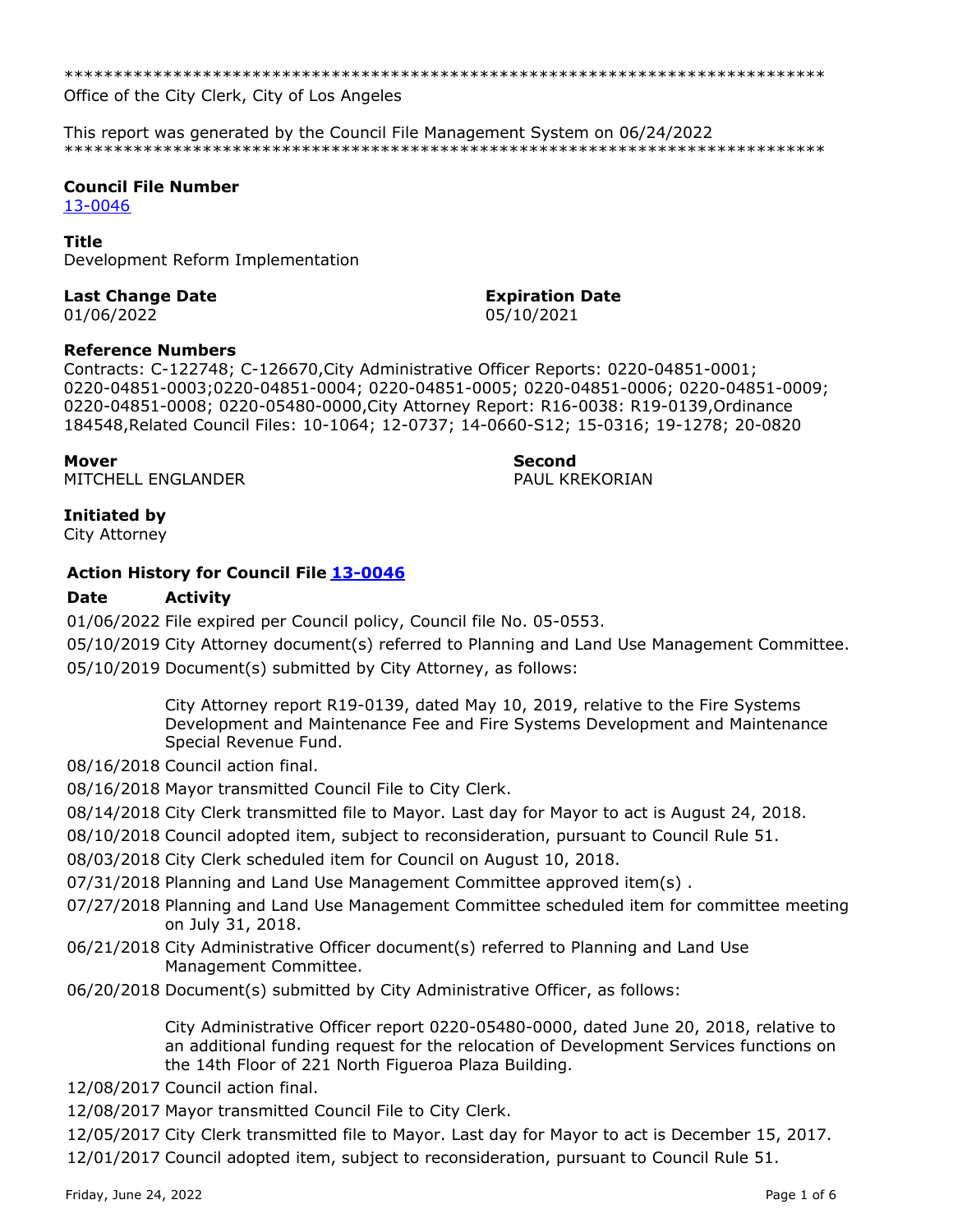11/28/2017 Planning and Land Use Management Committee approved item(s) .

- 11/22/2017 City Clerk scheduled item for Council on December 1, 2017.
- 11/22/2017 Planning and Land Use Management Committee scheduled item for committee meeting on November 28, 2017.
- 11/14/2017 City Administrative Officer document(s) referred to Planning and Land Use Management Committee.
- 11/13/2017 Document(s) submitted by City Administrative Officer, as follows:

City Administrative Officer report 0220-04851-0016, dated November 13, 2017, relative to implementation of Fiscal Year 2017-18 Development Reform Strategies.

- 11/03/2017 City Administrative Officer document(s) referred to Planning and Land Use Management Committee.
- 11/03/2017 Document(s) submitted by City Administrative Officer, as follows:

City Administrative Officer report 0220-04851-0015, dated November 3, 2017, relative to the Development Services Reform Initiative - Fire Systems Development Trust Fund.

- 05/30/2017 Planning and Land Use Management Committee continued item to/for a date to be determined.
- 05/26/2017 Planning and Land Use Management Committee scheduled item for committee meeting on May 30, 2017.
- 05/24/2017 City Administrative Officer document(s) referred to Planning and Land Use Management Committee.
- 05/24/2017 Document(s) submitted by City Administrative Officer, as follows:

City Administrative Officer report 0220-04581-0013, dated May 24, 2017, relative to establishing an off-hours fee for entitlement and other Planning-related services.

- 05/03/2017 Council action final.
- 05/03/2017 Mayor transmitted Council File to City Clerk.
- 04/28/2017 City Clerk transmitted file to Mayor. Last day for Mayor to act is May 8, 2017.
- 04/26/2017 Council adopted item, subject to reconsideration, pursuant to Council Rule 51.
- 04/19/2017 City Clerk scheduled item for Council on April 26, 2017.
- 04/19/2017 Personnel and Animal Welfare Committee approved item(s).
- 04/13/2017 Personnel and Animal Welfare Committee scheduled item for committee meeting on April 19, 2017.
- 04/05/2017 Planning and Land Use Management Committee transmitted Council File to Personnel and Animal Welfare Committee.
- 04/04/2017 Planning and Land Use Management Committee approved item(s) .
- 03/31/2017 Planning and Land Use Management Committee scheduled item for committee meeting on April 4, 2017.
- 03/31/2017 City Administrative Officer document(s) referred to Personnel and Animal Welfare Committee; Planning and Land Use Management Committee.
- 03/31/2017 Document(s) submitted by City Administrative Officer, as follows:

City Administrative Officer report 0220-04851-0011, dated March 31, 2017, relative to authorize twenty-eight (28) positions within the Department of City Planning to implement Development Services Reform Strategies.

- 11/03/2016 Council action final.
- 10/31/2016 Mayor transmitted file to City Clerk. Ordinance effective date: December 11, 2016.
- 10/27/2016 City Clerk transmitted file to Mayor. Last day for Mayor to act is November 7, 2016.
- 10/25/2016 Council adopted item, subject to reconsideration, pursuant to Council Rule 51.
- 10/07/2016 City Clerk scheduled item for Council on October 25, 2016.
- 09/27/2016 Planning and Land Use Management Committee approved item(s) .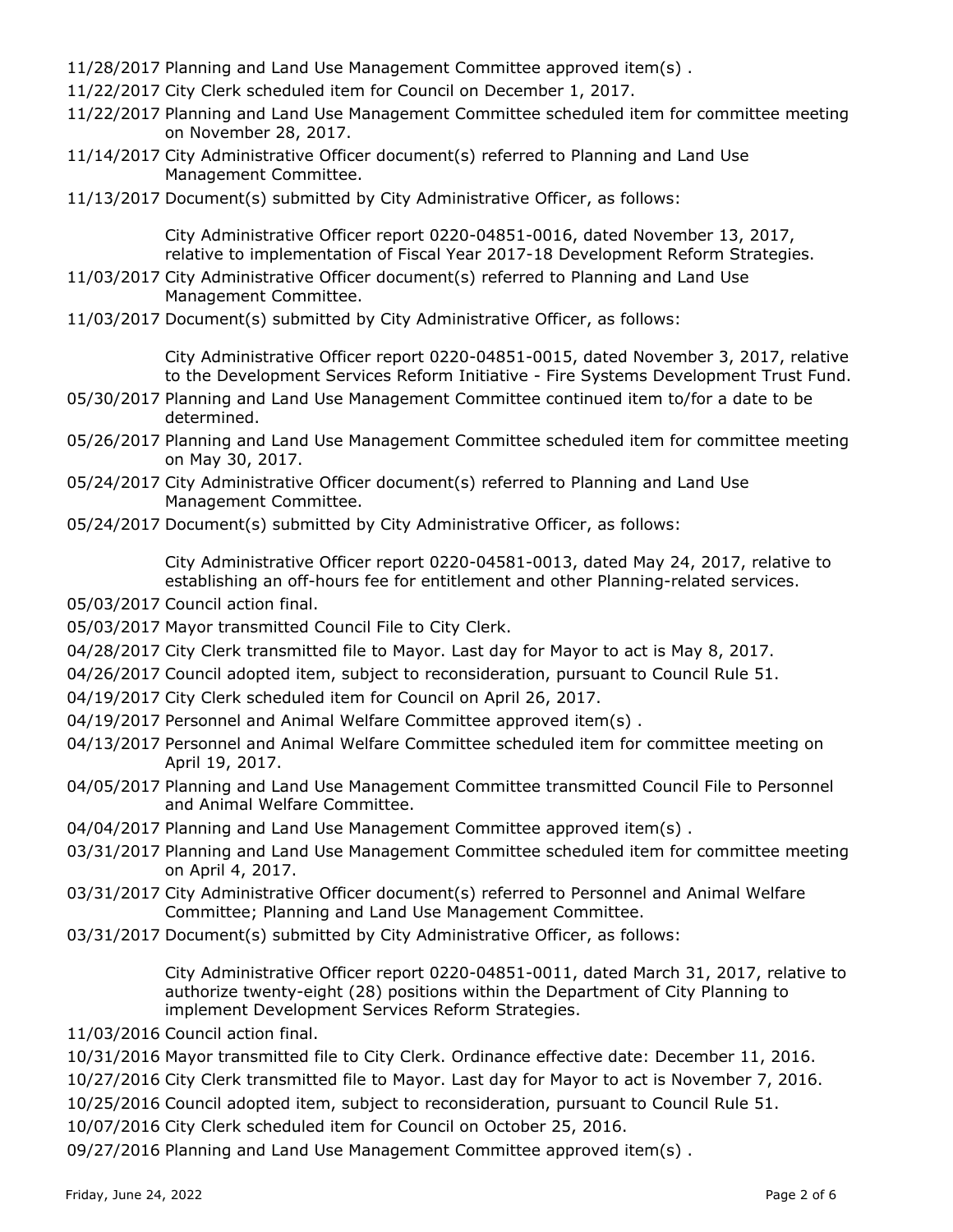- 09/23/2016 Planning and Land Use Management Committee scheduled item for committee meeting on September 27, 2016.
- 04/05/2016 Planning and Land Use Management Committee continued item to/for undetermined date.
- 04/01/2016 Planning and Land Use Management Committee scheduled item for committee meeting on April 5, 2016.
- 02/26/2016 City Clerk transmitted Council File to Planning and Land Use Management Committee.
- 02/26/2016 Council action final.
- 02/25/2016 Mayor transmitted Council File to City Clerk.
- 02/25/2016 City Administrative Officer document(s) referred to Planning and Land Use Management Committee.
- 02/24/2016 City Clerk transmitted file to Mayor. Last day for Mayor to act is March 7, 2016.
- 02/24/2016 Document(s) submitted by City Administrative Officer, as follows:

City Administrative Officer report 0220-04851-0008, dated February 24, 2016, relative to the Development Services Reform Initiative - Construction Services Trust Fund.

- 02/23/2016 Council adopted item as amended, subject to reconsideration, pursuant to Council Rule 51.
- 02/19/2016 City Clerk scheduled item for Council on February 23, 2016.
- 02/09/2016 Planning and Land Use Management Committee approved item(s) .
- 02/05/2016 Planning and Land Use Management Committee scheduled item for committee meeting on February 9, 2016.
- 02/02/2016 City Attorney document(s) referred to Planning and Land Use Management Committee.
- 02/01/2016 Document(s) submitted by City Attorney, as follows:

City Attorney report R16-0038, dated Febuary 1, 2016, relative to the draft Ordinance amending the Administrative Code and the Municipal Code; deleting code and adding sections to rename the Construction Services Trust Fund; update trust fund procedures update and establish one-stop permit centers surcharge fee provisions, and temporarily increase the surcharge to fund BuildLA.

- 01/15/2016 City Administrative Officer document(s) referred to Planning and Land Use Management Committee.
- 01/15/2016 Document(s) submitted by City Administrative Officer, as follows:

City Administrative Officer repor 0220-04851-0010, dated January 15, 2016, relative to the Development Services Reform Initiative status report.

- 11/17/2015 Council action final.
- 11/16/2015 Mayor transmitted Council File to City Clerk.
- 11/13/2015 City Clerk transmitted file to Mayor. Last day for Mayor to act is November 23, 2015.
- 11/10/2015 Council adopted item, subject to reconsideration, pursuant to Council Rule 51.
- 11/09/2015 Community Impact Statement submitted by Studio City Neighborhood Council.
- 11/03/2015 City Clerk scheduled item for Council on November 10, 2015.
- 10/27/2015 Planning and Land Use Management Committee approved item(s) .
- 10/23/2015 Planning and Land Use Management Committee scheduled item for committee meeting on October 27, 2015.
- 09/22/2015 City Administrative Officer document(s) referred to Planning and Land Use Management Committee.
- 09/22/2015 Document(s) submitted by City Administrative Officer, as follows:

City Administrative Officer report 0220-04851-0009, dated September 22, 2015, relative to the Development Services Reform Initiative status report.

03/02/2015 Community Impact Statement submitted by Westwood Neighborhood Council.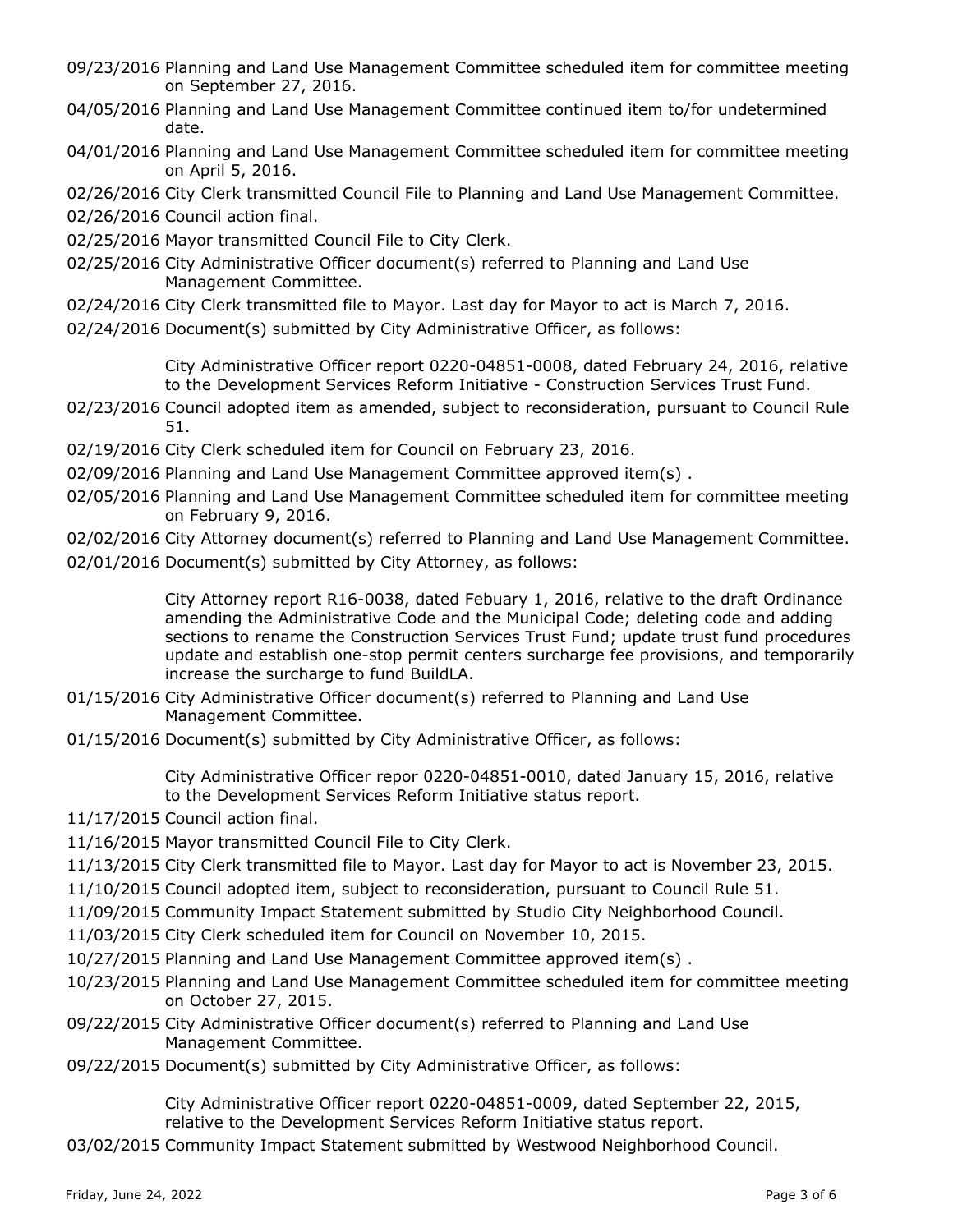02/25/2015 Community Impact Statement submitted by Studio City Neighborhood Council.

09/04/2014 Council action final.

- 09/03/2014 Mayor transmitted Council File to City Clerk.
- 08/29/2014 City Clerk transmitted file to Mayor. Last day for Mayor to act is September 8, 2014.
- 08/27/2014 Council adopted item, subject to reconsideration, pursuant to Council Rule 51.
- 08/26/2014 Planning and Land Use Management Committee approved item(s) .
- 08/22/2014 Planning and Land Use Management Committee scheduled item for committee meeting on August 26, 2014.
- 08/20/2014 City Clerk scheduled item for Council on August 27, 2014.
- 08/20/2014 City Administrative Officer document(s) referred to Planning and Land Use Management Committee.
- 08/20/2014 Document(s) submitted by City Administrative Officer, as follows:

City Administrative Officer report 0220-04851-0006, dated August 20, 2014, relative to Development Services Reform Initiative - Status Report Two.

- 06/24/2014 Council action final.
- 06/23/2014 Mayor transmitted Council File to City Clerk.
- 06/20/2014 City Clerk transmitted file to Mayor. Last day for Mayor to act is June 30, 2014.
- 06/18/2014 Council adopted item forthwith.
- 06/12/2014 City Clerk scheduled item for Council on June 18, 2014.
- 06/12/2014 Planning and Land Use Management Committee waived consideration of item .
- 06/06/2014 City Administrative Officer document(s) referred to Planning and Land Use Management Committee.
- 06/06/2014 Document(s) submitted by City Administrative Officer, as follows:

City Administrative Officer 0220-04851-0005, dated June 6, 2014, relative to the status report and recommendations relating to the development reform implementation.

- 04/04/2014 Council action final.
- 04/02/2014 Council adopted item as amended, subject to reconsideration, pursuant to Council Rule 51.
- 03/07/2014 City Clerk scheduled item for Council on April 2, 2014.
- 03/04/2014 Planning and Land Use Management Committee approved as amended .
- 02/28/2014 Planning and Land Use Management Committee scheduled item for committee meeting on March 4, 2014.
- 02/21/2014 Chief Legislative Analyst; City Administrative Officer document(s) referred to Planning and Land Use Management Committee.
- 02/20/2014 Document(s) submitted by Chief Legislative Analyst; City Administrative Officer, as follows:

City Administrative Officer and Chief Legislative Analyst joint report 0220-04851-0004, dated February 20, 2014, relative to the analysis of the Citys opportunities to improve development services.

- 01/26/2014 Community Impact Statement submitted by Glassell Park Neighborhood Council.
- 12/20/2013 Council action final.
- 12/19/2013 Mayor transmitted Council File to City Clerk.
- 12/13/2013 City Clerk transmitted file to Mayor. Last day for Mayor to act is December 23, 2013.
- 12/11/2013 Council adopted item, subject to reconsideration, pursuant to Council Rule 51.
- 12/05/2013 City Clerk scheduled item for Council on December 11, 2013.
- 12/05/2013 Personnel and Animal Welfare Committee waived consideration of item .
- 12/03/2013 Planning and Land Use Management Committee approved as amended .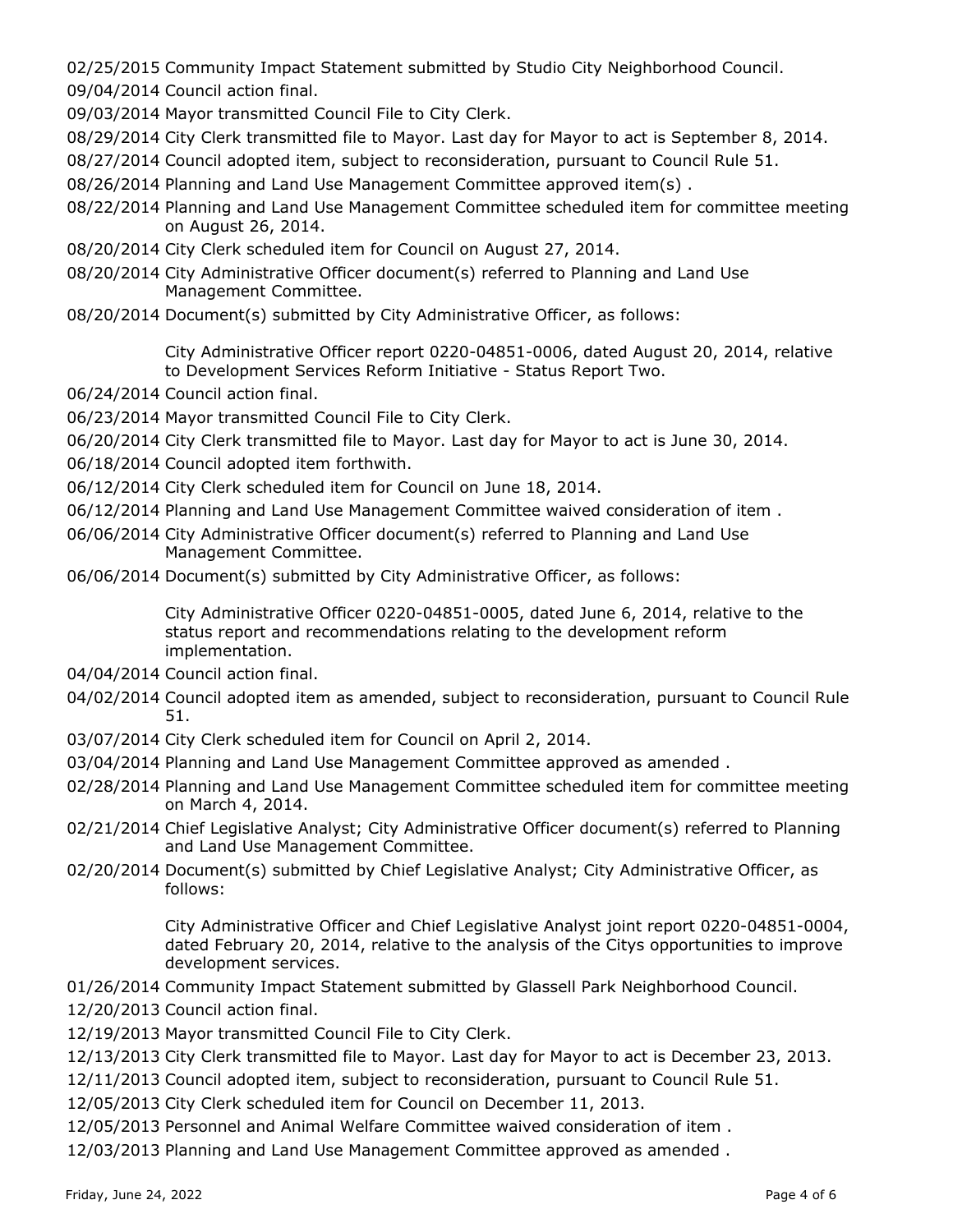- 11/27/2013 Planning and Land Use Management Committee scheduled item for committee meeting on December 3, 2013.
- 11/25/2013 City Clerk transmitted Council File to Planning and Land Use Management Committee.
- 11/25/2013 City Administrative Officer document(s) referred to Personnel and Animal Welfare Committee; Planning and Land Use Management Committee.
- 11/22/2013 Document(s) submitted by City Administrative Officer, as follows:

City Administrative Officer report 0220-04851-0003, dated November 22, 2013, relative to various recommendations relating to the development services reform, restoration of funding and resolution positions authority.

- 11/07/2013 Council action final.
- 11/06/2013 Council adopted item forthwith.
- 11/05/2013 Council continued item to/for November 6, 2013 .
- 10/29/2013 City Clerk scheduled item for Council on November 5, 2013.
- 10/28/2013 Budget and Finance Committee approved as amended (concurred with recommendations of Planning and Land Use Management Committee).
- 10/28/2013 Community Impact Statement submitted by Bel Air-Beverly Crest Neighborhood Council.
- 10/25/2013 Budget and Finance Committee scheduled item for committee meeting on October 28, 2013.
- 10/09/2013 Planning and Land Use Management Committee transmitted Council File to Budget and Finance Committee.
- 10/08/2013 Planning and Land Use Management Committee approved as amended .
- 10/04/2013 Planning and Land Use Management Committee scheduled item for committee meeting on October 8, 2013.
- 09/17/2013 Council referred item to Budget and Finance Committee; Planning and Land Use Management Committee.
- 09/13/2013 City Clerk scheduled item for Council on September 17, 2013.
- 09/13/2013 Motion referred to Council.
- 09/13/2013 City Clerk scheduled item for Council on September 17, 2013.
- 09/13/2013 Motion referred to Council.
- 09/09/2013 Budget and Finance Committee noted and filed item(s).
- 09/06/2013 Budget and Finance Committee scheduled item for committee meeting on September 9, 2013.
- 08/27/2013 Planning and Land Use Management Committee noted and filed item(s).
- 08/23/2013 Planning and Land Use Management Committee scheduled item for committee meeting on August 27, 2013.
- 08/23/2013 Chief Legislative Analyst; City Administrative Officer document(s) referred to Budget and Finance Committee; Planning and Land Use Management Committee.
- 08/23/2013 Document(s) submitted by Chief Legislative Analyst; City Administrative Officer, as follows:

Chief Legislative Analyst and City Administrative Officer joint report 0220-04851-0001, dated August 23, 2013, relative to the first status update on the functional transfer and integration of development services programs of multiple City departments into a new development services department.

- 05/31/2013 Council action final.
- 05/29/2013 Council adopted item as amended, subject to reconsideration, pursuant to Council Rule 51.
- 05/28/2013 Council continued item to/for May 29, 2013 .
- 05/28/2013 Community Impact Statement submitted by Harbor Gateway North Neighborhood Council.